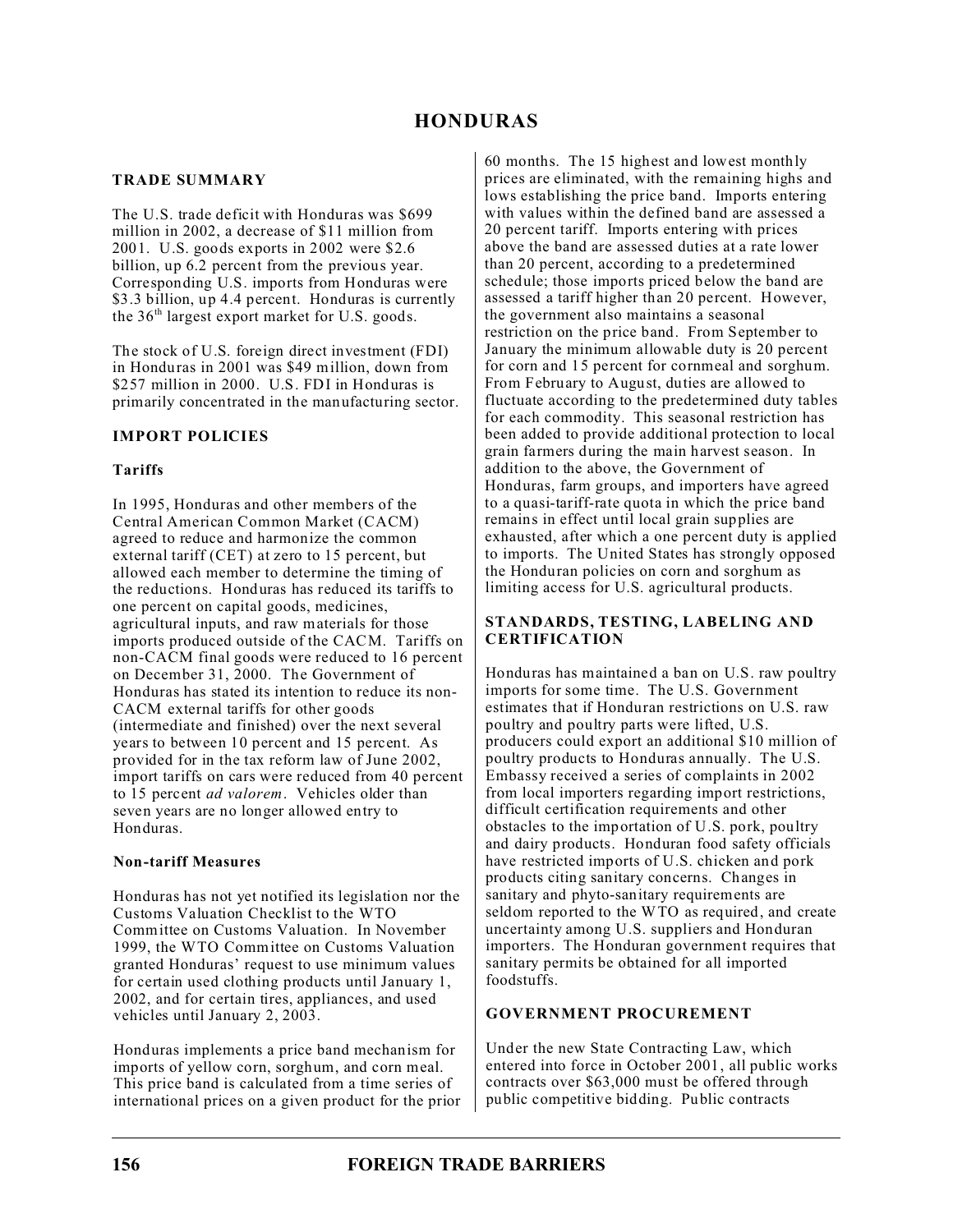# **HONDURAS**

between \$31,000 and \$63,000 can be offered through a private bid, while contracts less than \$31,000 are exempt from the bidding process. To participate in public tenders, foreign firms are required to act through a local agent. Local agency firms must be at least 51 percent Honduran-owned, unless the procurement is linked to a national emergency. While foreign firms are granted national treatment for public bids, some still complain of mismanagement and lack of transparency in the bid process.

Honduras is not a signatory of the WTO Government Procurement Agreement. In the past, the United States has raised concerns regarding Honduras' lack of cooperation in the WTO Working Party on Transparency in Government Procurement. In recognition of increased cooperation in the WTO Working Party on Transparency in Government Procurement, the United States reinstated a waiver of "Buy America Act" provisions in 2002 which had previously been suspended for Honduras.

#### **INTELLECTUAL PROPERTY RIGHTS (IPR) PROTECTION**

Honduras has largely complied with the WTO Agreement on Trade-Related Aspects of Intellectual Property Rights (TRIPS) through legal revisions enacted in December 1999. However, the Honduran Congress has yet to adopt reforms related to integrated circuit designs and plant variety protection to be in full compliance with TRIPS.

Honduras and the United States initialed a Bilateral Intellectual Property Rights (IPR) Agreement in March 1999. Final signature of this agreement is still pending. Honduras became a member of the World Intellectual Property Organization (WIPO) in 1983.

### **Copyrights**

Honduras' copyright law, updated in 1999, added more than 20 different criminal offenses related to copyright infringement and established fines and suspension of services that can be levied against offenders. The piracy of books, sound and video recordings, compact disks, and computer software is still widespread in Honduras, however, due in part to limited enforcement capacity. U.S. companies are concerned that recent attempts to prosecute computer software infringement cases have been met with resistance by officials in the Ministry of Industry and Trade's Intellectual

Property Rights Division and the Attorney General's office.

### **Patents and Trademarks**

Honduras ratified the Paris Convention for the Protection of Industrial Property in 1994. The Honduran Congress enacted a 1999 Law of Industrial Property to provide improved protection for both trademarks and patents. To be protected under Honduran law, patents and trademarks must be registered with the Ministry of Industry and Trade.

Recent modifications to the Patent Law of 1993 include patent protection for pharmaceuticals, and extend the term of protection for a patent from seventeen to twenty years from the date of filing to meet WTO standards. The term for cancellation of a trademark for lack of use has been extended from one year to three years. Trademarks are valid for up to 10 years from the registration date. The illegitimate registration of well-known trademarks has, however, been a persistent problem in Honduras.

A U.S. pharmaceutical company has complained that the Ministry of Health, in approving a competing company's pharmaceutical product, did not respect their data exclusivity rights as guaranteed in article 77 of Honduras' Industrial Property Law and article 39 of the WTO TRIP's agreement. While Honduran law provides five-year exclusive use of data provided in support of registering pharmaceutical products, this does not appear to apply in practice.

## **SERVICES BARRIERS**

Special government authorization must be obtained to invest in the tourism, hotel and banking services sectors. Foreigners may not hold a seat in Honduras' two stock exchanges or provide direct brokerage services in these exchanges. Honduran professional bodies heavily regulate the licensing of foreigners to practice law, medicine, engineering, accounting, and other professions.

### **INVESTMENT BARRIERS**

The Constitution of Honduras requires that all foreign investment complement, but not substitute for, national investment. Companies that wish to take advantage of the Agrarian Reform Law; engage in commercial fishing, forestry, or local transportation activities; serve as representatives,